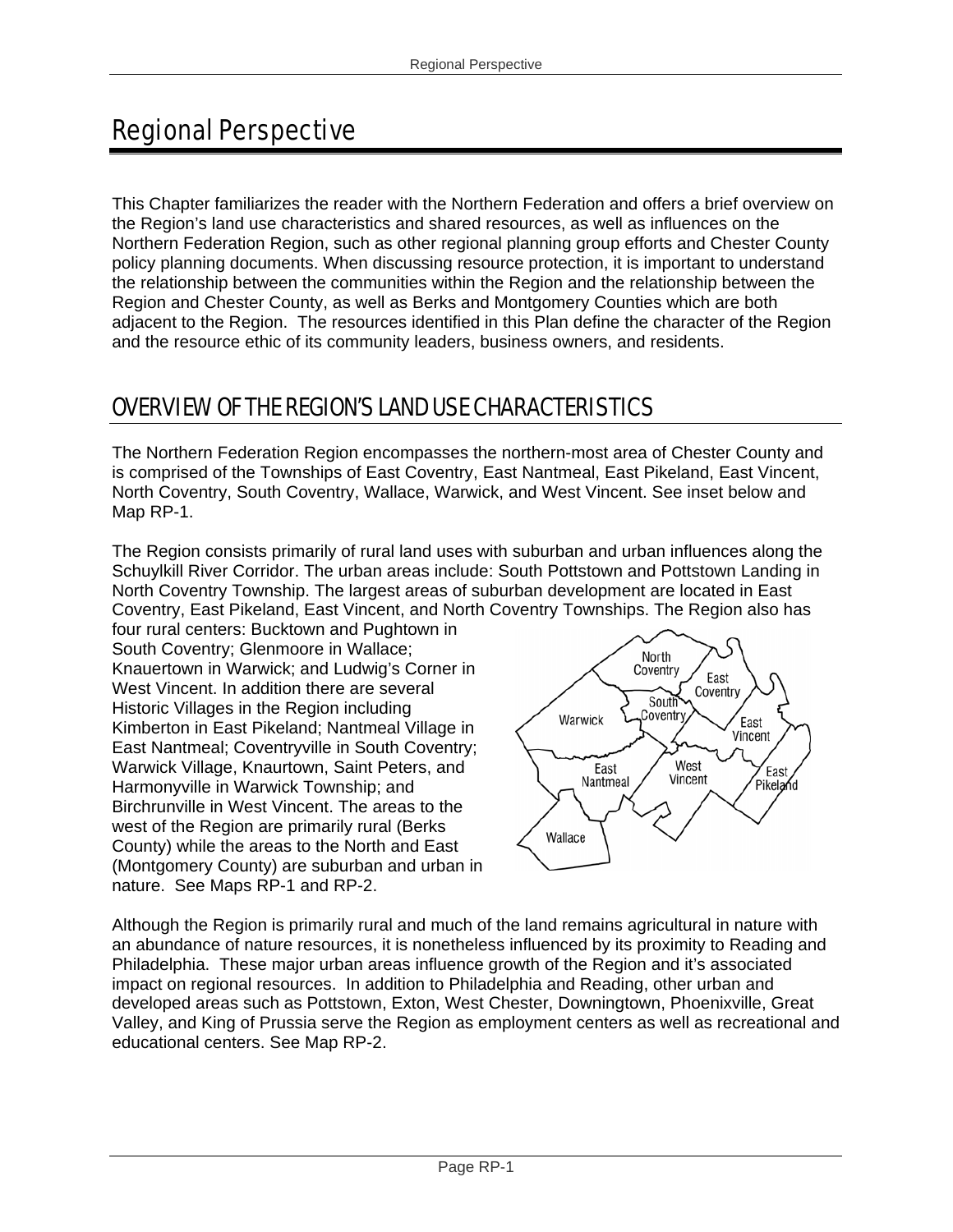## SHARED RESOURCES IN THE REGION

A common thread that unifies the nine municipalities in the Region is the vast natural, historic, agricultural, scenic, and recreational resources that define the rural character of the Region. The French Creek stream valley provides a backdrop for an array of historic structures and scenic resources. Historic and scenic resources, such as Hopewell Furnace National Historic Site, promote a sense of community, history, and place. The rolling hills of farmland, livestock, and wooden-clad farmsteads suggest a simpler time when silos outnumbered subdivisions. Parks and recreation facilities, such as Marsh Creek and French Creek State Parks provide facilities for residents and visitors to utilize and appreciate these resources.

In addition to their role as integral elements of the Region's rural character, these resources have historically guided land use and development patterns. Kimberton and St. Peter's Villages, for example, were built around mills for which the Region's streams provided the energy, and the earliest settlers produced raw timber and wheat.

## REGIONAL PLANNING EFFORTS

Although the member municipalities of the Northern Federation have changed over the decades since its inception, a primary focus of the Regional group has always been the protection and preservation of natural resources.<sup>1</sup> To this end, the Northern Federation has produced several documents that focus on the protection of natural resources and planning efforts that implement that philosophy. An overview of each of these documents is included in Chapter 1: Coordination and Implementation Plan.

In addition to the activities of the Region, some of the member municipalities have taken part in resource protection efforts with municipalities outside of the Region. These activities benefit the Region as the member municipality will often share the plan recommendations or findings of the study with the Federation which enhances the potential for consistency in policy. The following is a listing of recent programs:

#### **RECONNECTIONS**

The goal of the Master Plan being developed as a joint effort by North Coventry Township and Pottstown Borough is "Reconnecting the people of North Coventry Township and Pottstown Borough with each other and their Schuylkill River Heritage." The Reconnections project examines the potential physical, economic, social, heritage, and aesthetic connections between the two communities. The plan focuses on the Schuylkill River as the "heart" of each community's history. *Reconnections* proposes major recommendations and they include: Enhancing existing bridges with pedestrian facilities, establishment of a new trail system, establishment of a gateway system to the renovated recreational facilities all focusing on the physical link between the two communities, the Schuylkill River.

<sup>1</sup> 1 When the Comprehensive Plan was completed in 1978, the Federation was made up of the Townships of East Pikeland, East Vincent, South Coventry, Warwick, and West Vincent.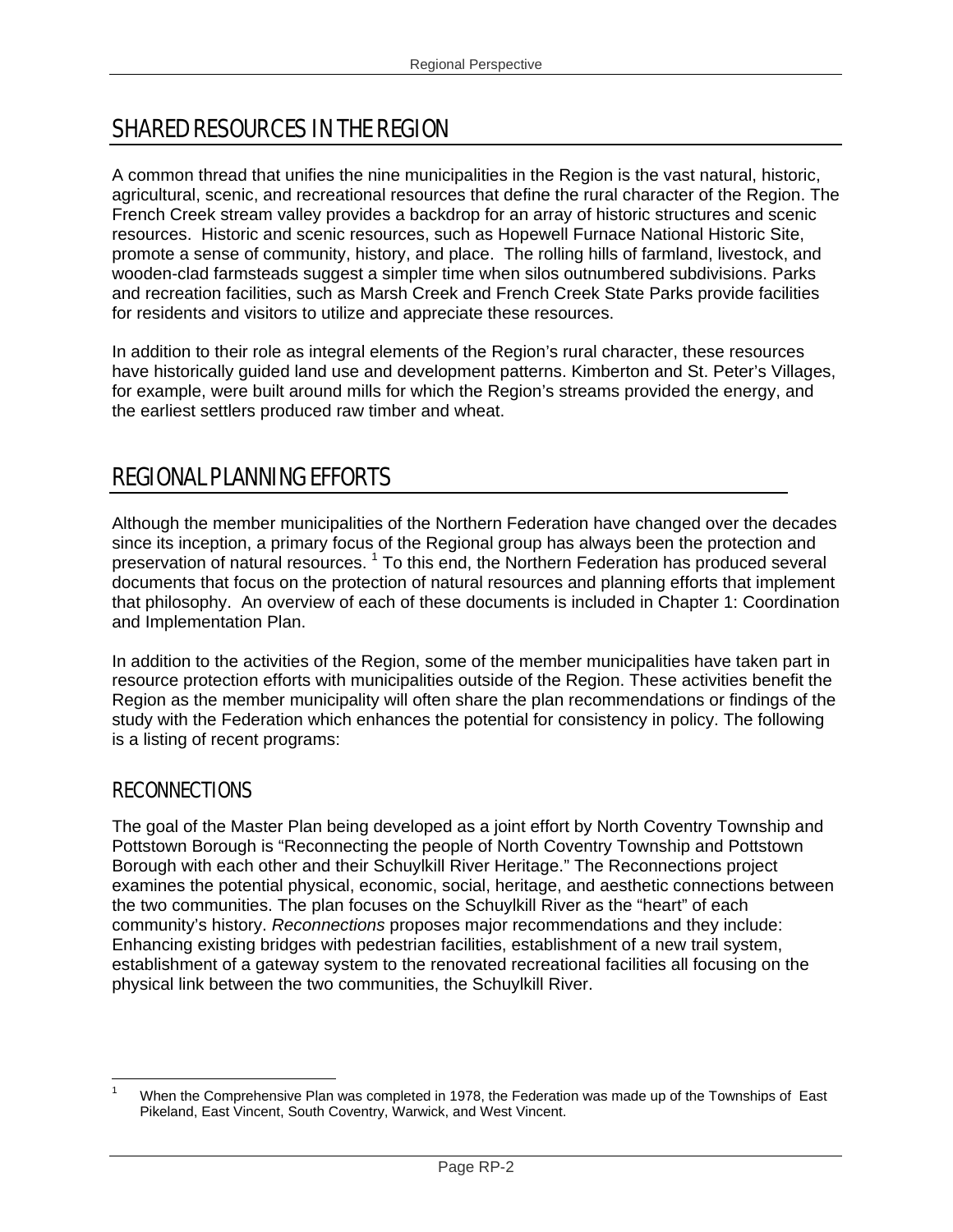#### PHOENIXVILLE AREA REGIONAL COMPREHENSIVE PLAN

The Phoenixville Region consists of six municipalities including East and West Vincent, East Pikeland, Charlestown, and Schuylkill Townships and the Borough of Phoenixville. The plan focuses on the preservation of natural and agricultural resources while recognizing the need for revitalization of the villages and commercial districts of the Region and Phoenixville's historic downtown. East and West Vincent and East Pikeland Townships are working with this Regional Group while simultaneously working with the Northern Federation on the Regional Resource Protection Plan. The Phoenixville Plan is expected to be adopted by the end of 2006.

#### POTTSTOWN METROPOLITAN REGIONAL COMPREHENSIVE PLAN

The Pottstown Metropolitan Region is a unique multi-municipal planning group that is comprised of municipalities from both Montgomery and Chester Counties. The participating municipalities in Montgomery County are West Pottsgrove, Lower Pottsgrove, and Upper Pottsgrove, Douglas, and New Hanover Townships and the Borough of Pottstown. Participants from Chester County include East and North Coventry Townships. The focus of this regional planning effort is directing growth into designated growth areas and promoting the revitalization of older communities, particularly the Borough of Pottstown, maximizing the efficient use of the Region's public infrastructure, and preserving its rural character. The Pottstown Plan was adopted in December 2005.

### SUSTAINABLE WATERSHED MANAGEMENT FOR NORTHERN CHESTER COUNTY WATERSHEDS: A Model Program to balance Water Resources and Land Development in the Schuylkill River Tributary Watersheds.

This plan presents a comprehensive inventory and analysis of water resources and land uses in the watersheds of Northern Chester County. It includes the development of a water balance model that measures the impact of land use on the water table. Further, it includes a management and implementation plan that addresses the protection of the Region's most important resource, water. This plan was completed by the current members of the Northern Federation with the exception of Wallace Township.

# RELATIONSHIP TO CHESTER COUNTY LANDSCAPES

This Regional Resource Protection Plan was developed in cooperation with the Chester County Planning Commission, and was undertaken as part of the Vision Partnership Program (VPP). The VPP is a program designed to provide the most effective coordination and consistency between the growth management policies of *Landscapes, Managing Change in Chester County 1996-2020*, adopted in 1996, Chester County's Comprehensive Policy Plan, and those of municipalities in the County. With respect to the Region, the policies identified in this Regional Resource Protection Plan are consistent with the policies identified in *Landscapes*, as well as in its implementation plans, *Linking Landscapes* and *Watersheds*.